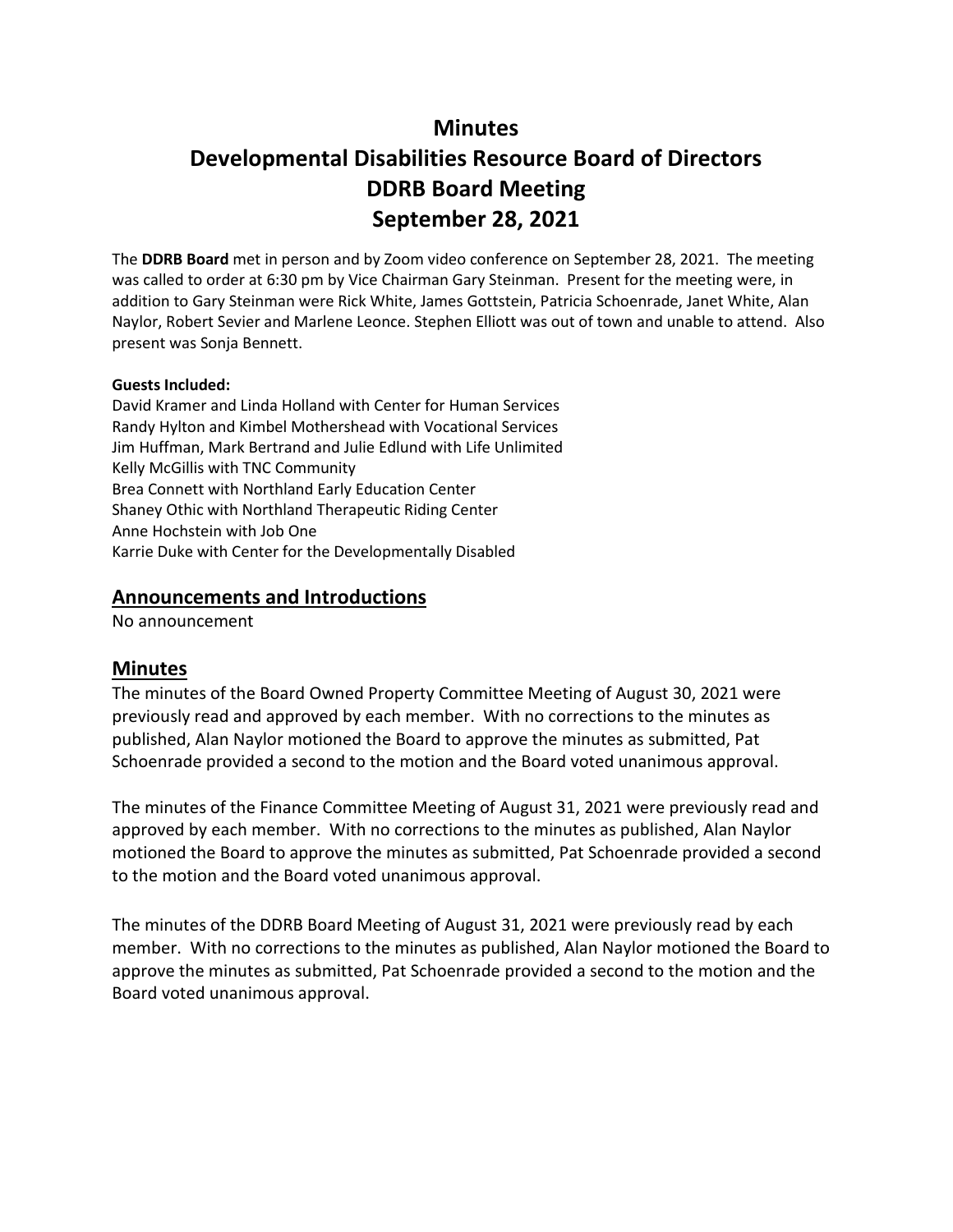# **Financial Report**

Rick White provided the following Financial Report for the month ending July 31, 2021.

#### **DDRB P&L YTD to Date August YTD**

| $\bullet$ | Total Income =          | \$5,992,832.19        |
|-----------|-------------------------|-----------------------|
| $\bullet$ | <b>Total Expenses =</b> | \$3,627,092.96        |
| $\bullet$ | Net Income $=$          | <u>\$2,365,739.23</u> |

## **DDRB Balance Sheet August YTD**

| Total Checking & Savings =            | \$8,843,627.16         |
|---------------------------------------|------------------------|
| <b>Total Fixed Assets =</b>           | \$1,407,336.92         |
| <b>Total Assets =</b>                 | \$10,250,964.08        |
| <b>Total Liabilities=</b>             | 2,647,36               |
| <b>Total Fund Balance =</b>           | \$7,882,577.49         |
| Net Income $=$                        | \$2,365,739.23         |
| Total Equity =                        | \$10,248,316.72        |
| <b>Total Liabilities and Equity =</b> | <u>\$10,250,964.08</u> |

# **TCM P & L Year to Date August YTD**

| $\bullet$ | Total Income =          | \$2,430,906.87 |
|-----------|-------------------------|----------------|
| $\bullet$ | <b>Total Expenses =</b> | \$2,215,802.52 |
| $\bullet$ | Net Income $=$          | \$215,106.15   |

## **TCM Balance Sheet August YTD**

| $\bullet$ | <b>Total Checking &amp; Savings =</b> | \$3,957,877.70 |
|-----------|---------------------------------------|----------------|
| $\bullet$ | Total Assets =                        | \$3,957,877.70 |
|           | Net Income $=$                        | \$3,957,877.70 |
|           | <b>Total Liabilities and Equity =</b> | \$3,957,877.70 |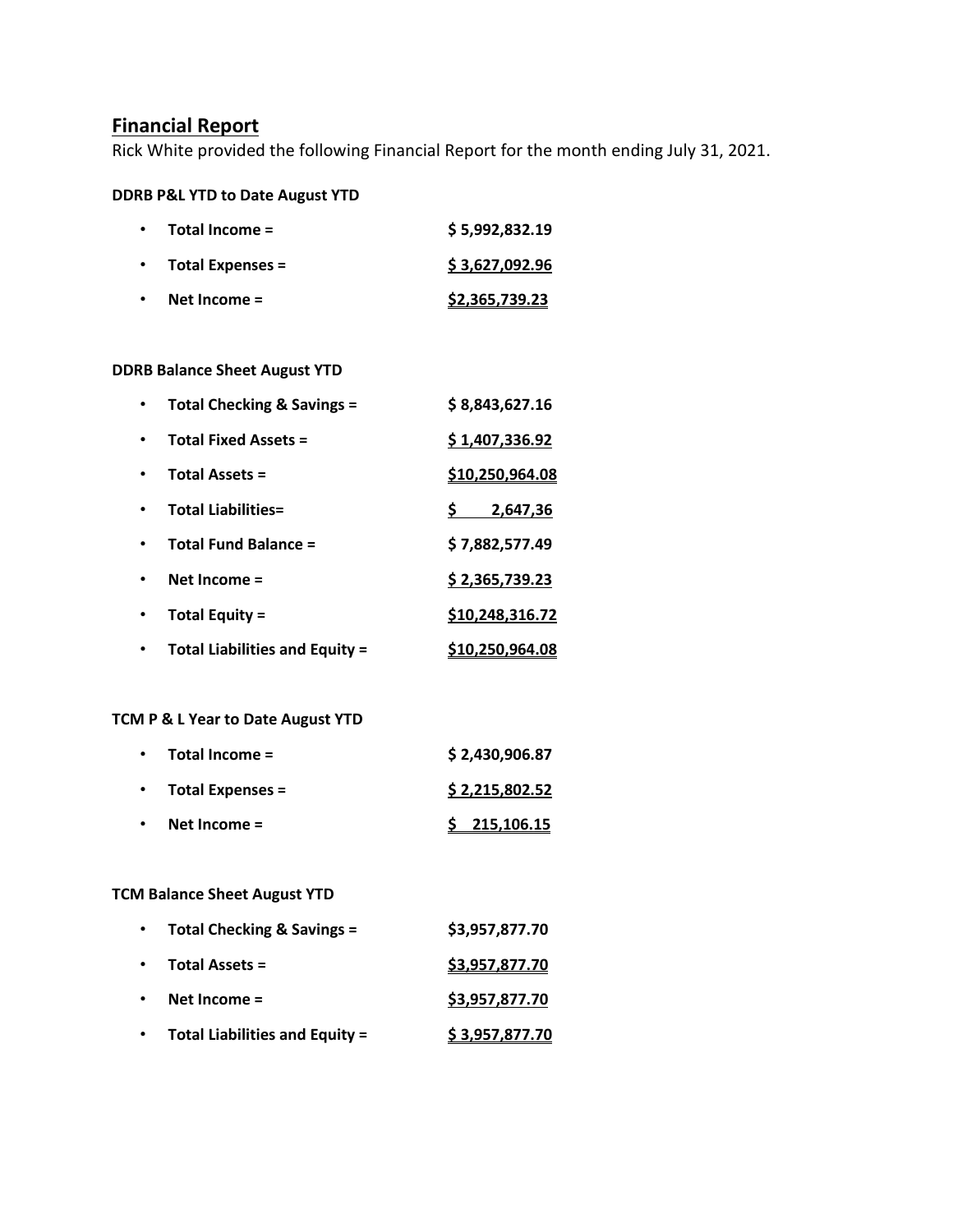#### **RECAP of Investments – August YTD**

#### **DDRB**

| Long Term Reserves Investment:                    |   | \$5,965,000.00 |  |
|---------------------------------------------------|---|----------------|--|
| Long Term Investment Interest Earned YTD:         | S | 38,881.78      |  |
| <b>Short-Term Working Capital Investment:</b>     |   | \$1,853,000.00 |  |
| <b>Short Term Investment Interest Earned YTD:</b> | S | 604.02         |  |
| <b>TCM</b>                                        |   |                |  |
| Long-Term TCM Reserves Investment:                |   | \$3,235,000.00 |  |
| <b>TCM Interest YTD:</b>                          |   | 22,604.45      |  |

# **Administrative Directors Report**

No report

### **Executive Committee**

No report

# **Finance Committee**

**Northland Therapeutic Riding Center** submitted a **capital grant request in the amount of \$6,500** to asphalt a portion of the driveway to the riding arena to making access easier. The Finance Committee members reviewed the application and agreed that the request complied with the parameters of the capital grant program. The total cost for the project is \$14,875 with \$8,375 paid by a private donor. Rick White motioned the Board to approve the request. Gary Steinman provided a second. The measure passed with one (1) abstention by roll call vote.

Rick White advised that we had received the Proforma Invoice from the County Clerk establishing the levy rate for 2021. He reported that the State Auditor **Set the Levy rate at .1028**. The expected revenue from this Levy is \$5,347,00, a \$200,000 increase over last year. Pending approval by the board, the Levy is to be presented to the Commissioners on September 29, 2021. Rick White motioned the Board to approve setting the 2021 Levy at .1028 cents per \$1,000 assessed value by the county. Alan Naylor seconded the motion, and all members present voted in the affirmative.

Rick White advised that the Finance Committee had reviewed the **Operating Reserve Fund Policy** for update. The Board had previously approved (2005) an operating reserve requirement of 9 months of operating expenses to be always held in reserve with the goal maintaining 12 months of operating expenses in reserve. The Board had further agreed the reserve could be drawn upon for acceptable purposes with a repayment plan. Rick advised that, in part, the document was written to formalize the policy in the same format as the Board's other policies. Rick White motioned the Board to accept the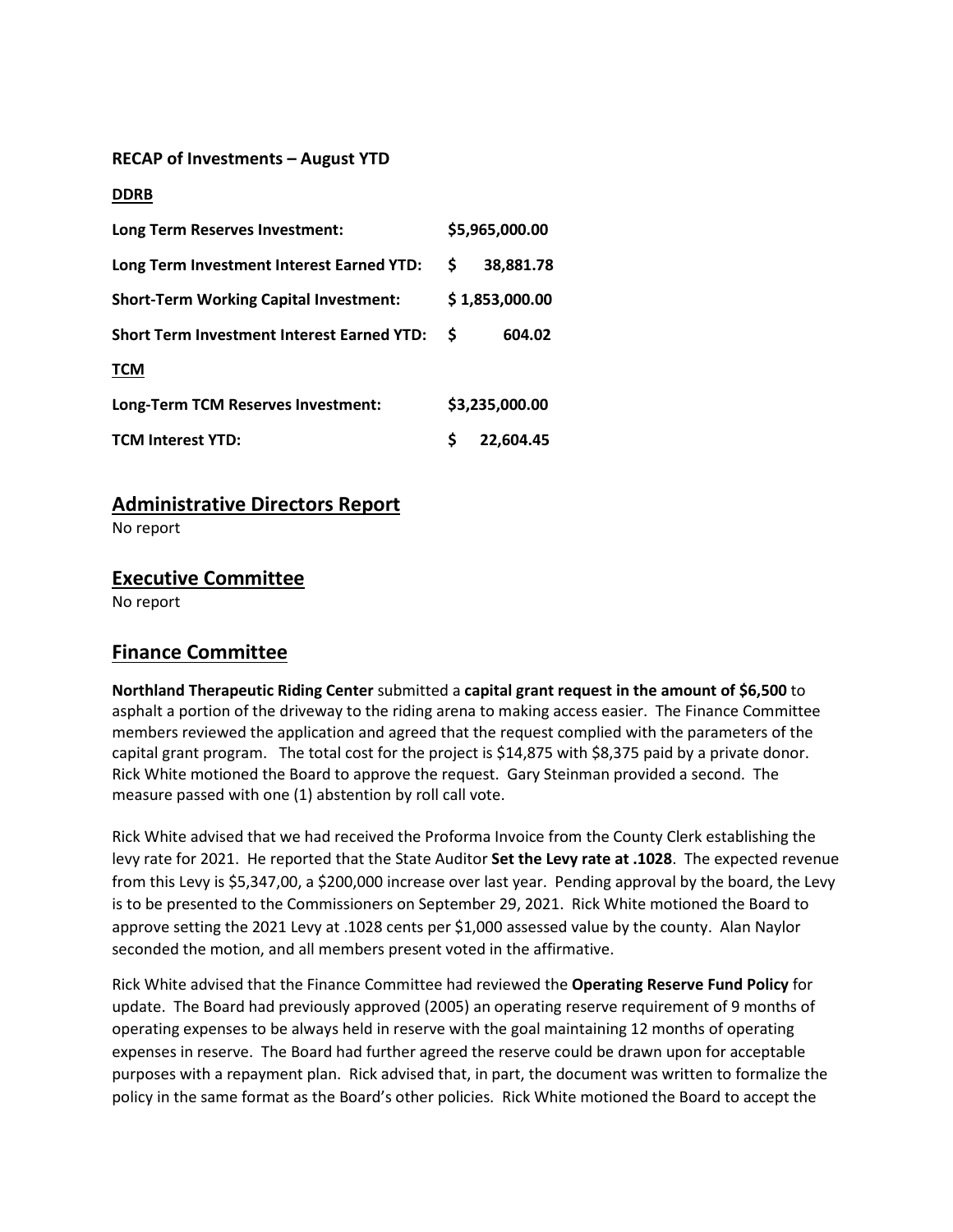"revised" Operating Reserve policy which was seconded by Alan Naylor and approved unanimously by those present.

Rick advised that the Finance Committee is in the process of reviewing the Funding Policy and once complete, will bring that revised policy to the Board for approval.

# **Services Committee**

Pat Schoenrade provided the report for the Services Committee.

Pat introduced Karrie Duke with the **Center for the Developmentally Disabled (CDD)**. This organization has not applied for funding through the DDRB previously but will apply for funding for the 2022 calendar year. **CCD** provides housing, residential care, day habilitation and Personal Care Assistance programs 365 days per year to adults with developmental disabilities. They currently serve 160 residents in Jackson County and were established in 1972. They are in the process of building a duplex in Clay County which will provide a residence for six (6) individuals as an ISL. This will be their first home in Clay County. The home should be completed this fall and move-in before year-end. They are CARF accredited. Pat requested that she and other members of the Services Committee meet with the organization in the coming weeks and prior to any authorized funding. Karrie invited the members of the Board to visit the new home.

Pat provided a follow up on **Sheriff Akin's initiative** presented at the July Board meeting. She advised she had spoken with Sheriff Aikin and would be working with the CHS coordination staff and families to provide information to his office as appropriate for their CAD system. She also suggested that, in coordination with the CHS staff, a parent information meeting be held. Additionally, that training be provided for the officers. Linda Holland said that CHS staff could provide those trainings. Pat will work with Linda and Anita to coordinate.

Pat advised that she had tabulated the results to the **Services Survey** that was sent to Families/Guardian/Consumers, Service Providers and Service Coordination Staff. She provided the following information from the surveys.

The Survey was sent to 815 **family, guardian, or consumers** with 181 responses. Most of the surveys were completed by parents. Of the surveys received:

- 1. 59% referred to consumers over 18
- 2. 64% of the consumers Medicaid eligible.
- 3. 81% live at home with family

Greatest needs indicated were:

- 1. Reliable services such as personal assistant, community integration (24%)
- 2. Other (17%) Recreation (13%) Day program (10%) Transportation (7%)

In response to the services currently received:

- 1. Other 43%
- 2. Behavioral 26%
- 3. Transportation 23%
- 4. 69% are served by a provider agency.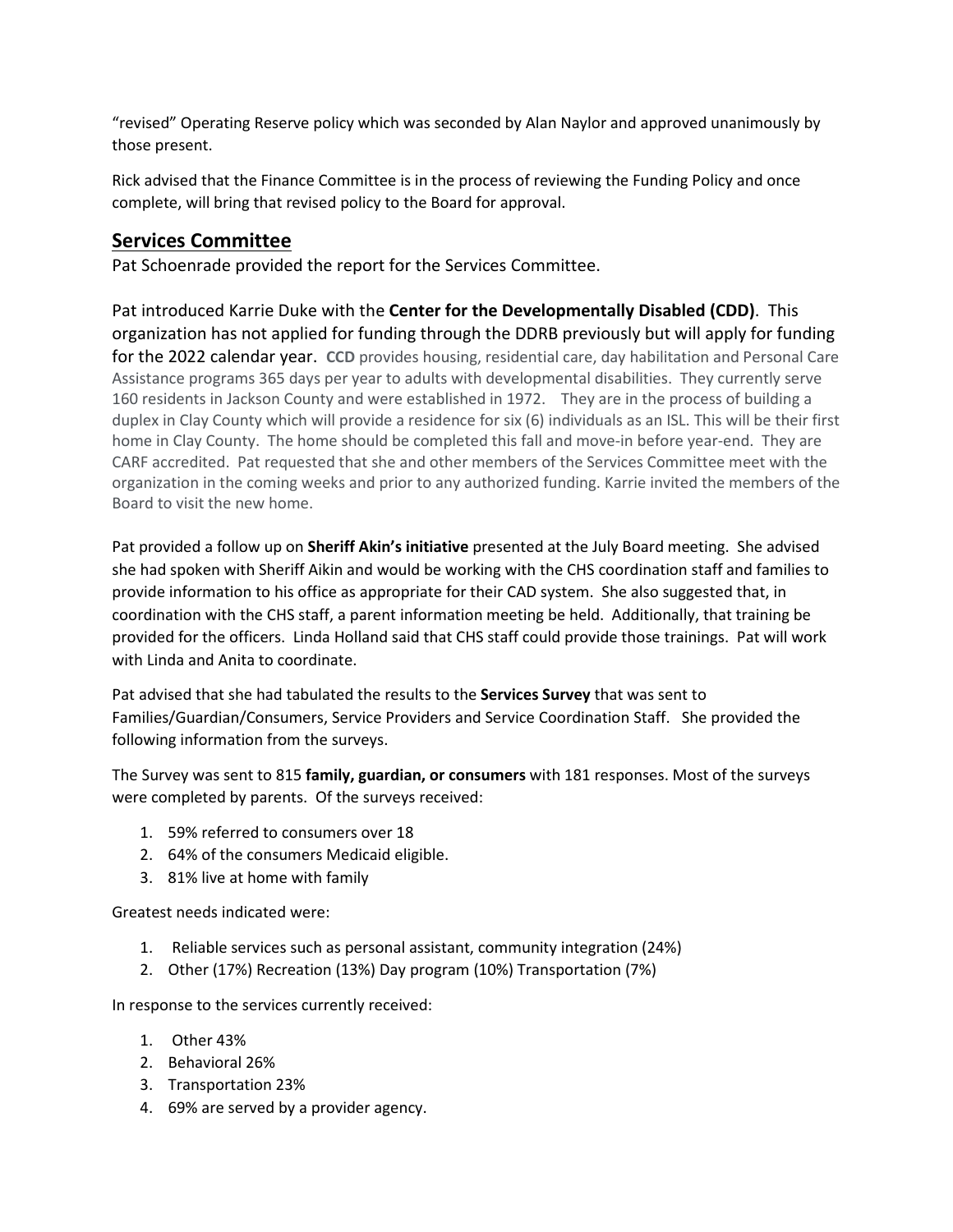The following were recommendations for improvement (individual responses):

- 1. Autism services increase
- 2. Better Communication (4x)
- 3. Consistency of caregivers (reducing turnover)
- 4. Counseling/psychotherapy/emotional support (3x)
- 5. Direct pay to provider rather than reimbursement
- 6. Following plan more closely/better plan (2x)
- 7. More funding for services/staff (5x)
- 8. Phone and/or mail communication for the computer-challenged
- 9. Real-world experience (i.e., grocery, shopping) 2x
- 10. Transportation (2x)

At least 13 (7%) said something like: "doing a good job" or did not offer suggestions for improvement

The Survey was sent to 194 contacts within the **Service Provider** network approved by the Department of Mental Health with 28 responses.

If those agencies responding:

- 1. 78% not-for profit
- 2. 78% serve more than 25 consumers
- 3. 58% reported licensing/certification, 42% CARF

Services provide were:

- 1. Personal assistance 46%
- 2. Residential 32%
- 3. Transportation 29%
- 4. Day program 29%
- 5. Other 29%

The Service Providers noted the following unmet needs in the county:

- 1. Financial assistance for families
- 2. Increased training, behavioral supports 3x
- 3. Insect control at home
- 4. Middle of road service between behavioral supports and community specialist
- 5. Outings, community integration, 4x
- 6. Transportation, vehicles 6x
- 7. Staff, funding for staff, 5x
- 8. Nursing

Of these needs the question was posed as to which could you meet? Most responded that to meet the need would require additional funding to do so for the following:

- 1. Increased staff (5x)
- 2. Community integration/community day services (3x)
- 3. Transportation (2x)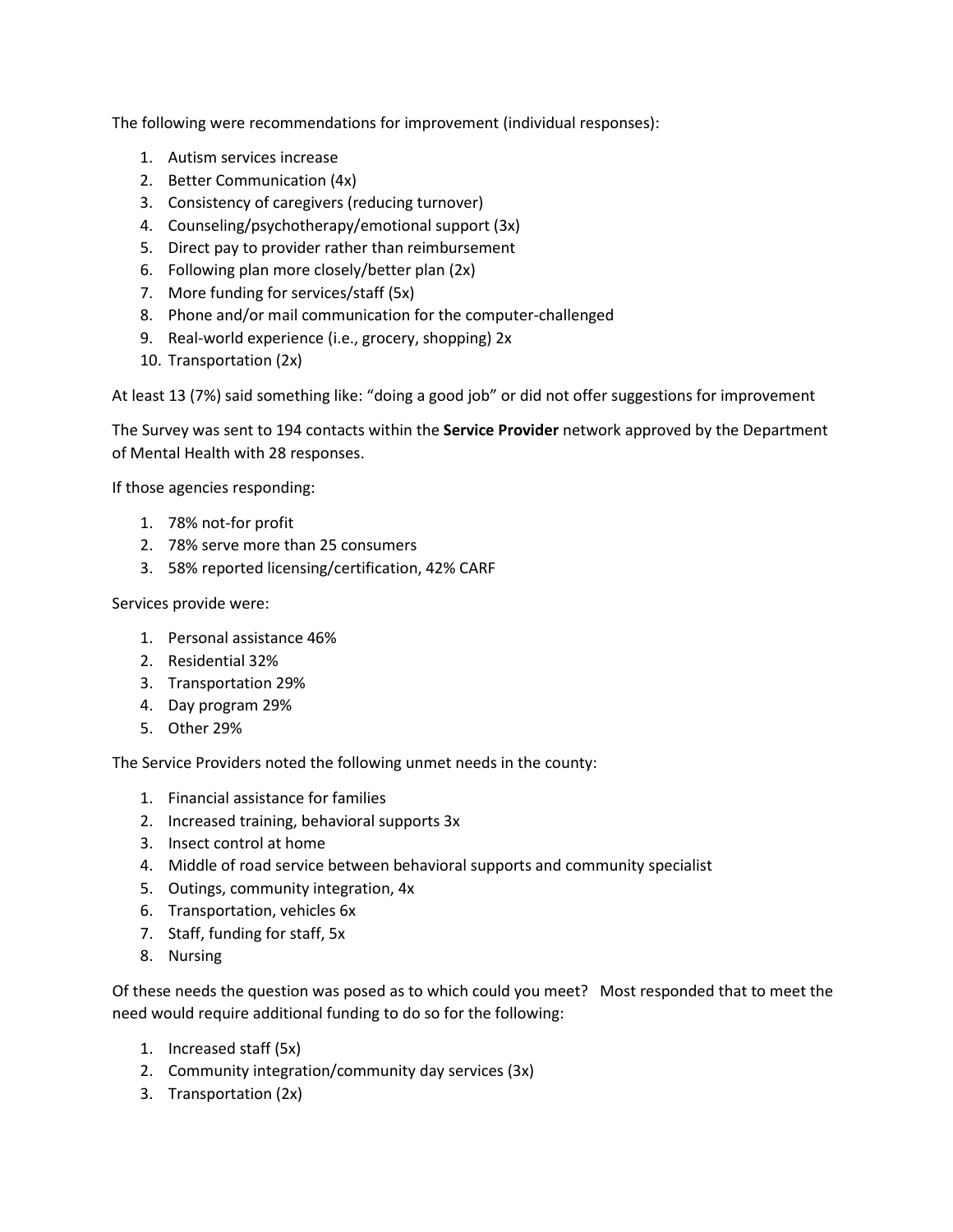The Survey was sent to 48 CHS **Service Coordinators** with 32 responses.

Of those responding:

- 1. 56 % have more than 15 under 18 on case load.
- 2. 19% had 11-5

Before and After School Care:

- 1. 69% report 0-5 have unmet before/after school care.
- 2. 25% report 6-11
- 3. 6% report 11-15

Unmet transportation needs:

- 1. 65% 0-5
- 2. 23% 6-10
- 3. 10% 11-15
- 4. 3% More than 15

Where to transportation:

- 1. Employment 67%
- 2. Recreation 47%
- 3. Personal errands 37%

Could any use Uber with no chaperone?

1. 74% yes

Other unmet needs:

- 1. Additional staff
- 2. Autism services (3x)
- 3. Parent Education (2x)
- 4. Personal assistant (2x)
- 5. Respite Services (3x)
- 6. Services for those without Medicaid
- 7. Social Opportunities/gathering (2x)
- 8. Transportation (esp. outside business hours (14x)